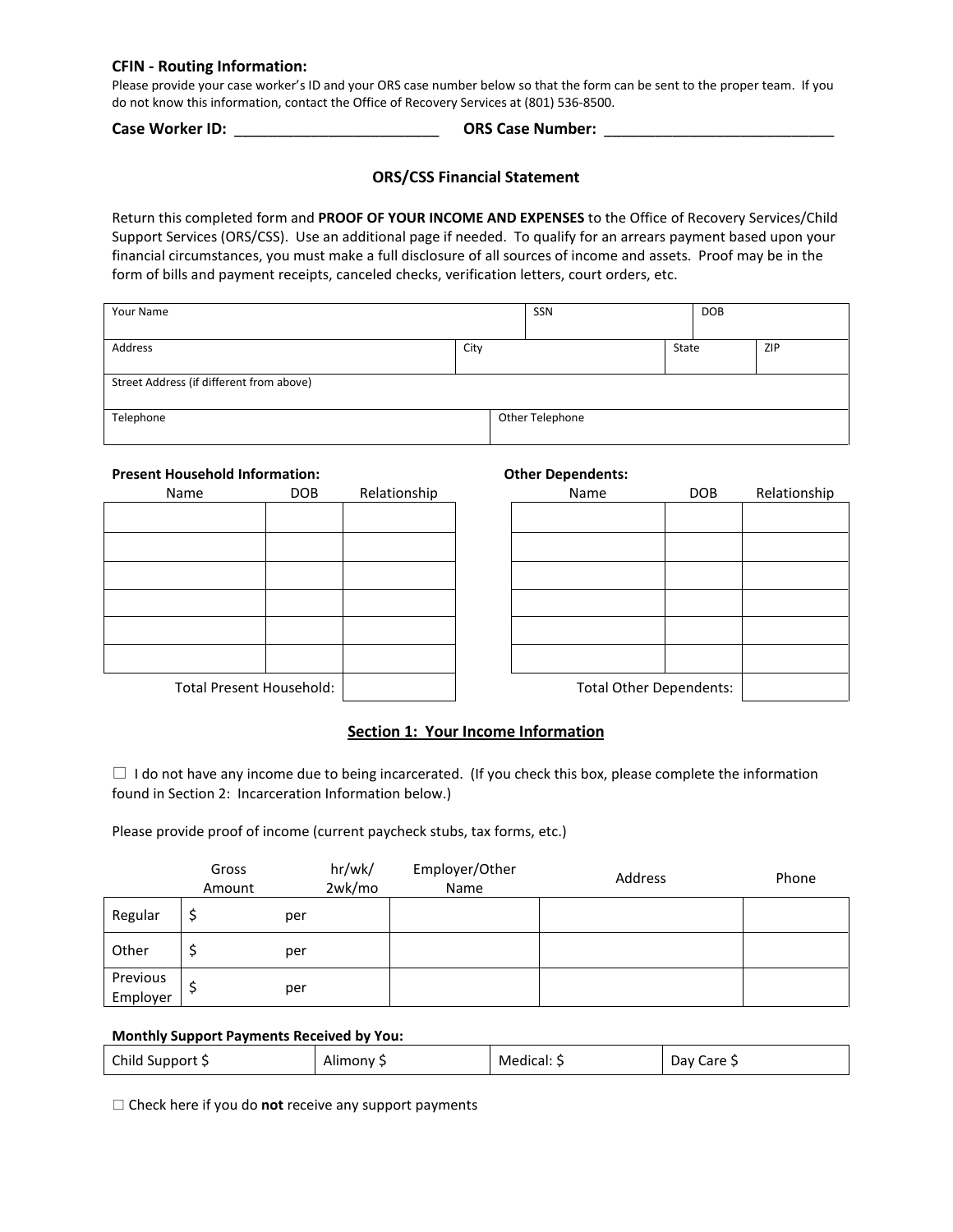#### **Monthly Government Payments Received by You:**

| Public Assistance \$ | Social Security \$ |
|----------------------|--------------------|
| Unemployment \$      | Other S            |

Check here if you do **not** receive any government payments

## **Section 2: Incarceration Information**

| Name of Prison/Facility |      |       |            |
|-------------------------|------|-------|------------|
| Address                 | City | State | <b>ZIP</b> |

Will your time spent incarcerated be greater than 6 months?  $\Box$  Yes  $\Box$  No

| Expected Date of Release, if known:<br>Date of Incarceration: |  |
|---------------------------------------------------------------|--|
|---------------------------------------------------------------|--|

# **Section 3: Medical Insurance Information**

|                              |                      | Section S. Triedical modified information |            |                        |  |  |
|------------------------------|----------------------|-------------------------------------------|------------|------------------------|--|--|
|                              |                      |                                           |            | Monthly Premium costs: |  |  |
|                              | Company Name         | Policy #                                  | Individual | Family                 |  |  |
| Health                       |                      |                                           |            |                        |  |  |
| Dental                       |                      |                                           |            |                        |  |  |
| Optical                      |                      |                                           |            |                        |  |  |
|                              | Name of Policyholder |                                           |            |                        |  |  |
| Names of Individuals Covered |                      |                                           |            |                        |  |  |
|                              |                      |                                           |            |                        |  |  |
|                              |                      |                                           |            |                        |  |  |

## **Section 4: Current Spouse's Income Information**

#### **Current Spouse/Partner's Income Information:**

 $\Box$  I am not presently married

| Spouse/Partner's Name |                 |     |                  |                        | SSN     | <b>DOB</b> |
|-----------------------|-----------------|-----|------------------|------------------------|---------|------------|
|                       | Gross<br>Amount |     | hr/wk/<br>2wk/mo | Employer/Other<br>Name | Address | Phone      |
| Regular               | \$              | per |                  |                        |         |            |
| Other                 | \$              | per |                  |                        |         |            |
| Previous<br>Employer  | S               | per |                  |                        |         |            |

## **Monthly Support Payments Received by Current Spouse/Partner:**

| Child Support \$ | Alimony S | Medical: S | Day Care S |
|------------------|-----------|------------|------------|
|------------------|-----------|------------|------------|

My spouse/partner does **not** receive any support payments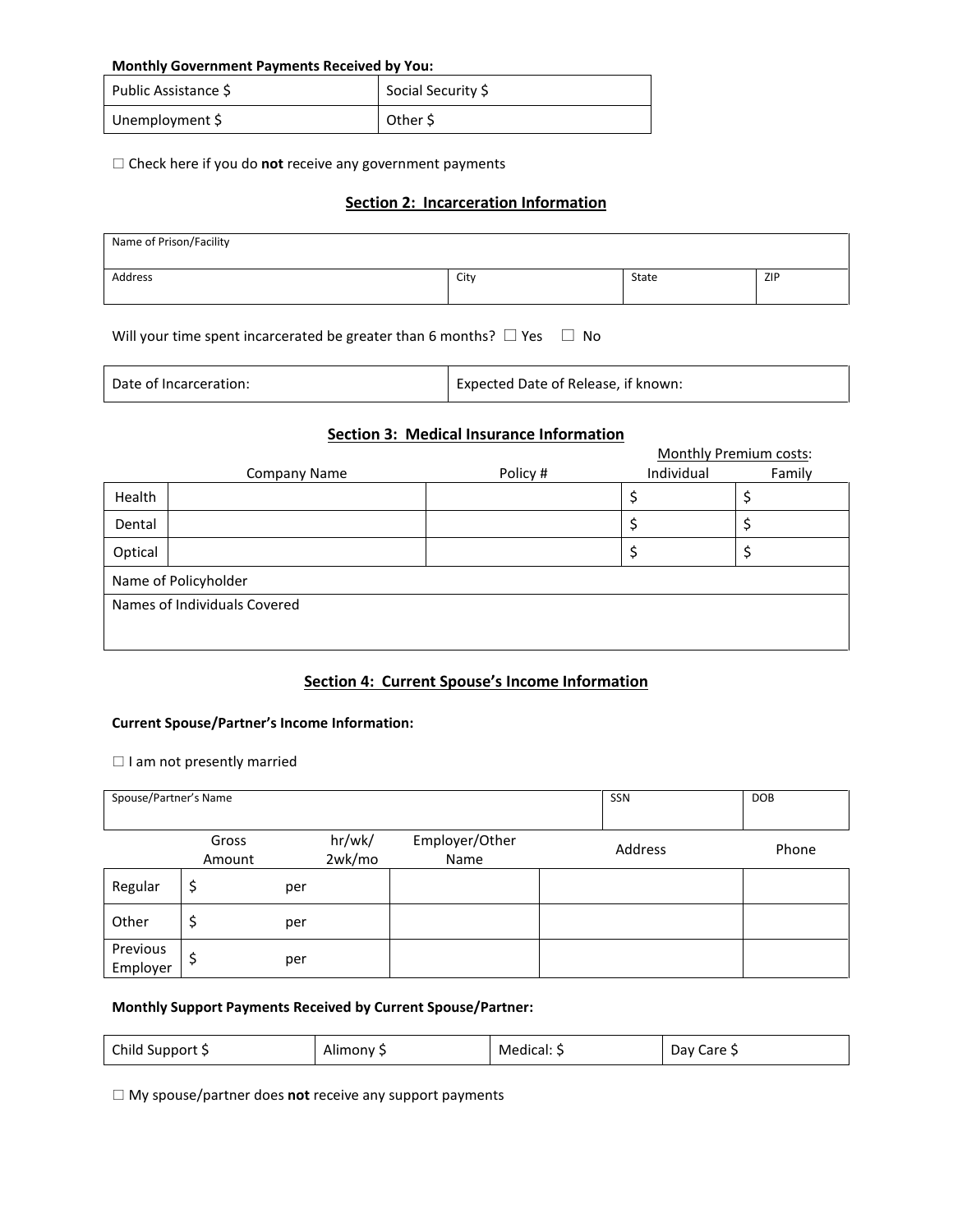#### **Monthly Government Payments Received by Current Spouse/Partner:**

| Public Assistance \$ | Social Security \$ |
|----------------------|--------------------|
| Unemployment \$      | Other \$           |

My spouse/partner does **not** receive any government payments

# **Section 5: Assets and Investments Information**

#### **Assets:**

|                  | <b>Institution</b> | <b>Branch</b> | <b>Account Number</b> | Balance |
|------------------|--------------------|---------------|-----------------------|---------|
| Checking Account |                    |               |                       |         |
| Savings          |                    |               |                       |         |
| Credit Union     |                    |               |                       |         |

#### **Investments:**

|                     | Institution | <b>Branch</b> | <b>Account Number</b>    | Balance |
|---------------------|-------------|---------------|--------------------------|---------|
| Certificates        |             |               |                          |         |
| Stocks/Bonds        |             |               |                          |         |
|                     |             |               |                          |         |
|                     |             |               |                          |         |
| <b>Mutual Funds</b> |             |               |                          |         |
|                     |             |               | <b>Total Investments</b> |         |

# **Other Information:**

|                    | Life Insurance (cash value) $\frac{5}{5}$ |    |
|--------------------|-------------------------------------------|----|
|                    | Appraised value                           | ÷, |
| <b>Real Estate</b> | Mortgage amount                           | 7  |
|                    | Equity                                    |    |

# **Section 6: Monthly Support Obligations**

Attach copies of court orders for all obligations claimed.

| Child Support                   |  |
|---------------------------------|--|
| Day Care Expenses               |  |
| Alimony                         |  |
| Medical Support (court ordered) |  |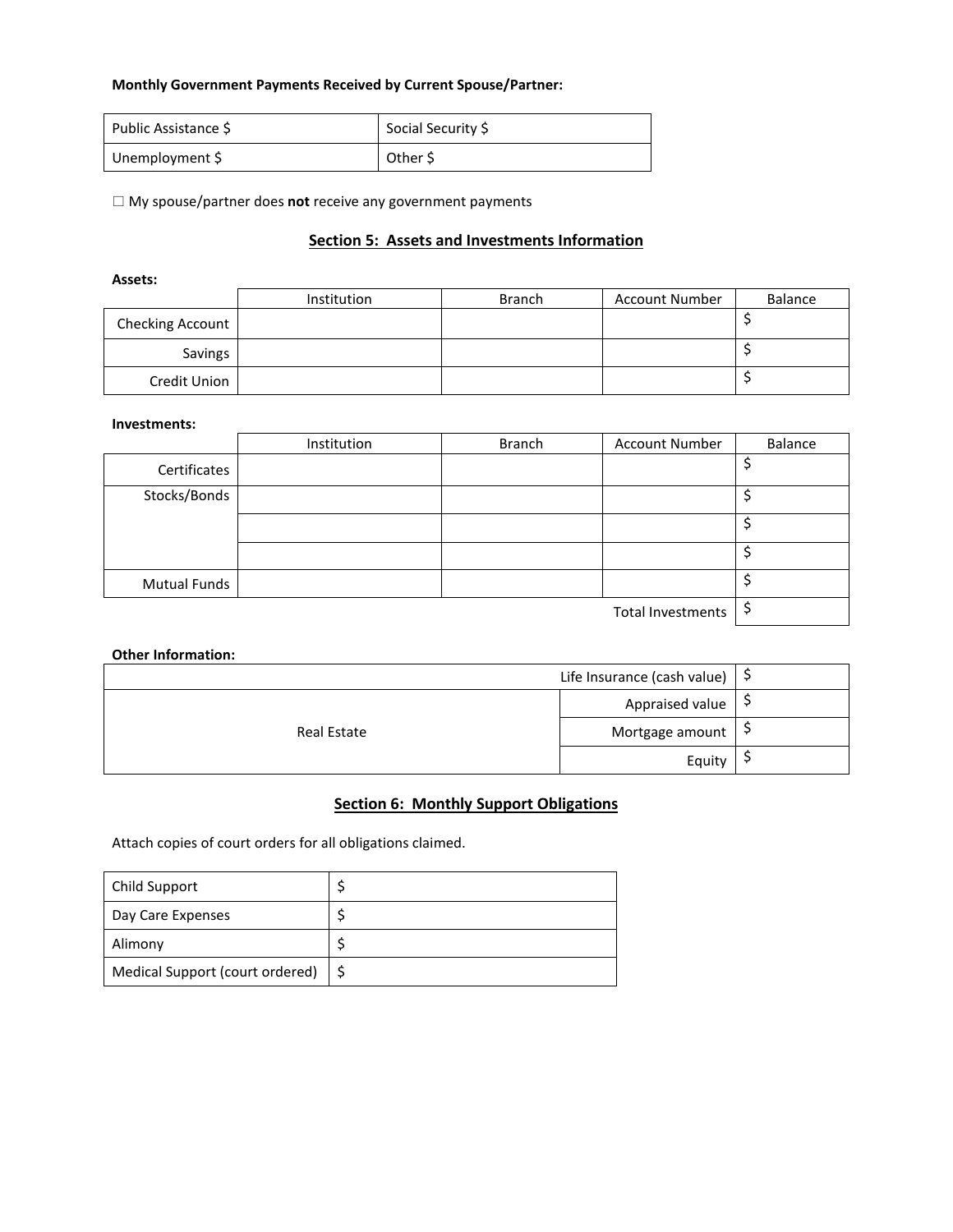# **Section 7: Monthly Expenses**

# **Housing Expenses:**

|                | Paid to | Address | Amount |
|----------------|---------|---------|--------|
| Mortgage/Rent  |         |         |        |
| Room and Board |         |         |        |
| Property tax   |         |         |        |
| Insurance      |         |         |        |

# **Utilities:**

| Electricity \$ | Gas 5 | Water/Sewer \$ | Telephone (basic service only) 5 |
|----------------|-------|----------------|----------------------------------|
|----------------|-------|----------------|----------------------------------|

# **Vehicles:**

| Make/Model | Year | Value | Loan Balance |
|------------|------|-------|--------------|
|            |      |       |              |
|            |      |       |              |
|            |      |       |              |

# **Monthly Vehicle Expenses:**

|                | Payment | Repairs | Gas/Oil | <b>Public Transportation</b> |
|----------------|---------|---------|---------|------------------------------|
| Yours          |         |         |         |                              |
| Spouse/Partner |         |         |         |                              |
| Other          |         |         |         |                              |

## **Vehicle Insurance:**

|           | Company Name | <b>Policy Number</b> | Premium |
|-----------|--------------|----------------------|---------|
| Vehicle 1 |              |                      |         |
| Vehicle 2 |              |                      |         |
| Vehicle 3 |              |                      |         |

#### **Life Insurance:**

|          | <b>Company Name</b> | Policy Number | Premium |
|----------|---------------------|---------------|---------|
| Policy 1 |                     |               |         |
| Policy 2 |                     |               |         |

# **Child Care:**

| Only include child care expenses for the child(ren) included in this order. Provide verification of amounts paid. |            |             |                                          |
|-------------------------------------------------------------------------------------------------------------------|------------|-------------|------------------------------------------|
|                                                                                                                   | Child Name | Amount Paid | <b>Frequency Paid</b><br>(day/hour/etc.) |
| Child #1                                                                                                          |            |             |                                          |
| Child #2                                                                                                          |            |             |                                          |
| Child #3                                                                                                          |            |             |                                          |
| Child #4                                                                                                          |            |             |                                          |